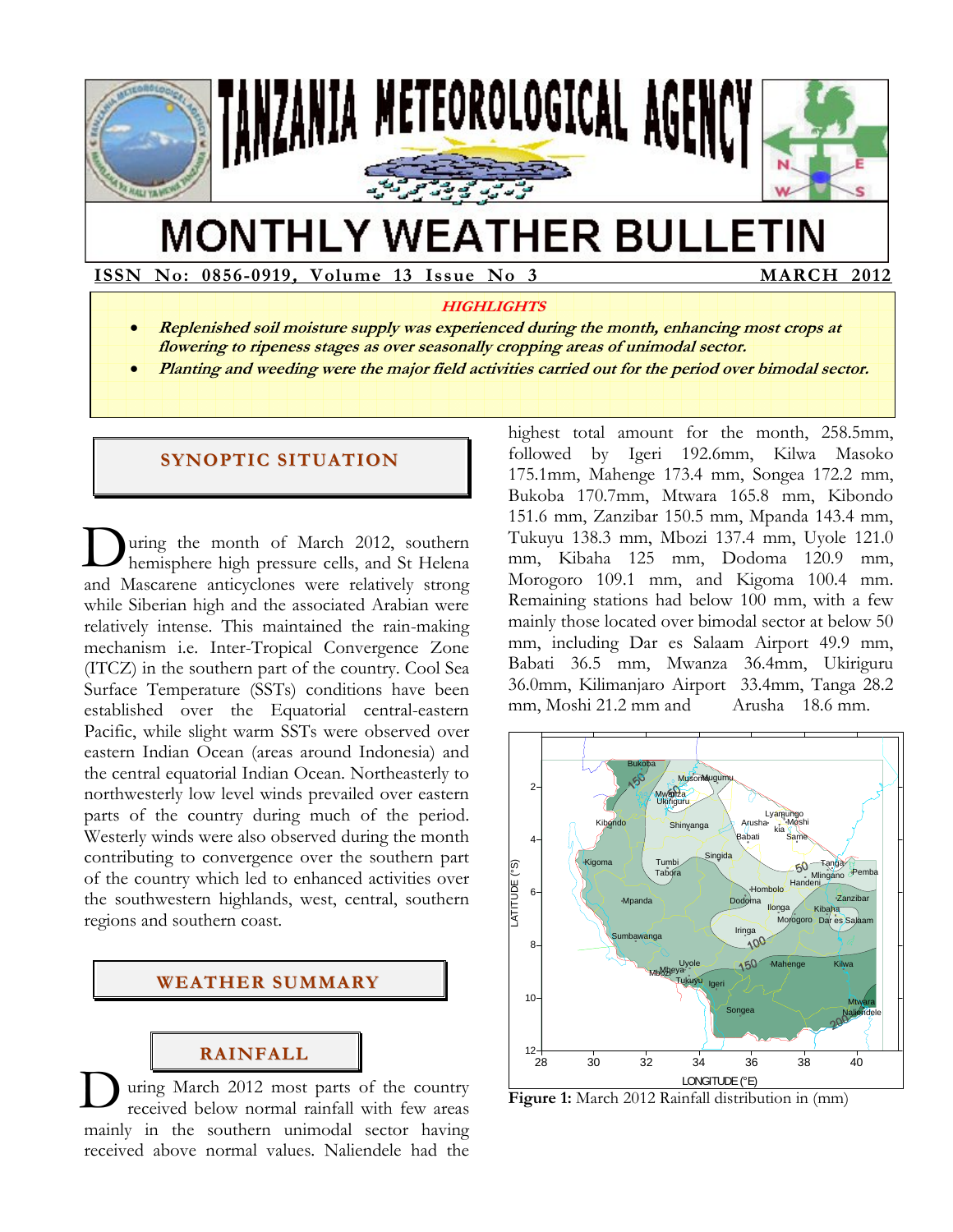## **MEAN AIR TEMPERATURE**

ean maximum temperatures ranged between 22ºC and 34ºC as indicated in Figure 2A. The highest absolute maximum temperature of 34.4°C was reported at KIA during the second dekad of the month. The lowest mean maximum temperature was about 20.1°C obtained in the first dekad over Igeri in the southwestern highlands. M



**Figure 2A***:* March 2012 Mean maximum temperature (°C)

During the month under review the country experienced cool temperatures, where the lowest recorded temperatures were experienced over southwestern highlands of the country, notably Igeri, as indicated in Figure 2B.

## **MI NI MUM TEMPERATURE**

ean minimum air temperatures ranged from Mean minimum air temperatures ranged from<br>12°C to 24°C whereby the absolute mean minimum temperature value was 11.5°C recorded at Igeri in the southwestern highlands during the third dekad of the month.



Figure 2B: March 2012 Mean minimum temperature (°C)

## **MEAN SUNSHINE HOURS**

unshine durations across the country during March 2012 ranged from about 4 hrs per day as the observed shortest duration over Igeri area Njombe region to about 10 hrs per day recorded over Tanga region depicted in Figure 3 above. S



**Figure 3:** March 2012 Mean Sunshine hours (hrs/day)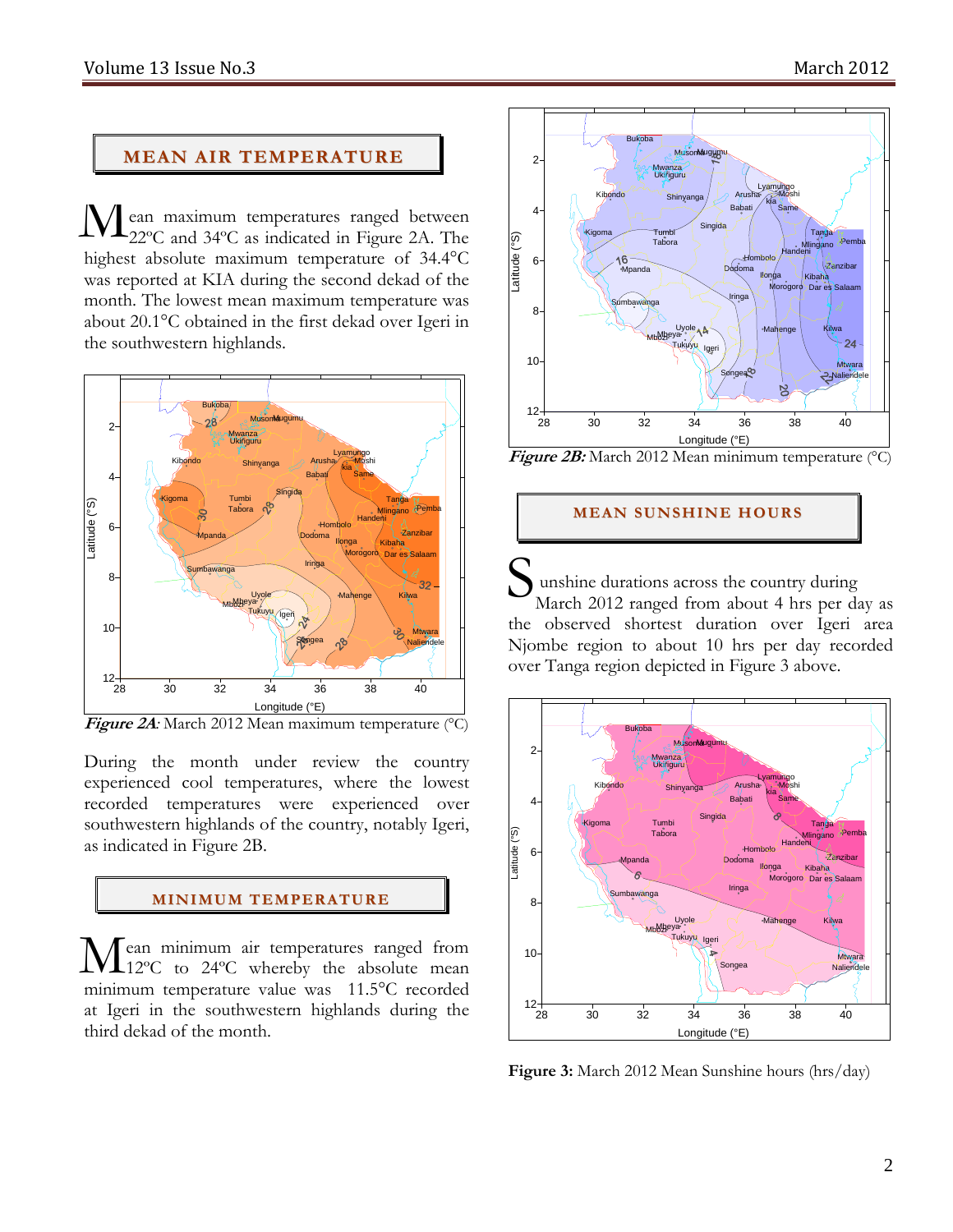## **MEAN WIND SPEED**

ean wind speed across the country ranged  $\mathbf{M}$ ean wind speed across the country ranged between 1 to 10 km/hr during the month of March 2012, as indicated in Figure 4 below. Windy conditions during the period were recorded over parts of northeastern highlands particularly over Same in Kilimanjaro region and as in Figure 4 below.



**Figure 4:** March 2012 Mean Wind speed (km/hr)

## **AGROMETEOROLOGICAL SUMMARY**

eplenished soil moisture supply was **L**experienced during the month enhancing most crops at flowering to ripeness stages over the seasonally cropping areas of in the unimodal sector. Over the bimodal sector finalizing planting and weeding were the major field activities carried out for the period following delayed onset of *Masika* rains. However, for the unimodal sector most crops like maize, beans and paddy were progressing well at stages ranging from flowering to ripeness and in moderate to good state. Ripeness of crops mainly maize was reported over lower grounds of the southwestern highlands while the higher grounds reported flowering at most. R

Beans crop was in the second planting phase that normally begins during the late period of the season as the crop mainly favors moderate soil moisture levels. Wheat crop was reported at vegetative stage and in good state, while paddy and sorghum were progressing well at tasselling to wax ripeness stage. Cotton crop, over the Lake Victoria basin, was doing well at flowering stage.

Pastures and water availability were generally adequate over much of the country*.* 

## **AGROMETEOROLOGICAL OUTLOOK**

uring the Month of April, soil moisture is expected to increase over some areas in the bimodal sector benefiting crops mostly at emergence to vegetative stages. In the unimodal areas, increased soil moisture will benefit late grown crops and may cause damage to crops at harvesting maturity. D

## **HYDROMETEOROLOGICAL SUMMARY**

ater levels in lakes, dams and discharges in river flows including their respective catchments were boosted. W

## **ENVIRONMENTAL SUMMARY**

emperatures over most areas in the country were increasing. Low relative humidity dominated over most areas, but was getting higher all along the coastal belt. T

### **EXPECTED SYNOPTIC SITUATION DURING APRIL 2012**

or the month of April 2012, the Azores High, the Siberian High and the associated Arabian ridge are expected to slightly relax. The Mascarene and St Helena high pressure systems are expected to gradually becoming strong thus slightly set off a northward movement of the rain making F